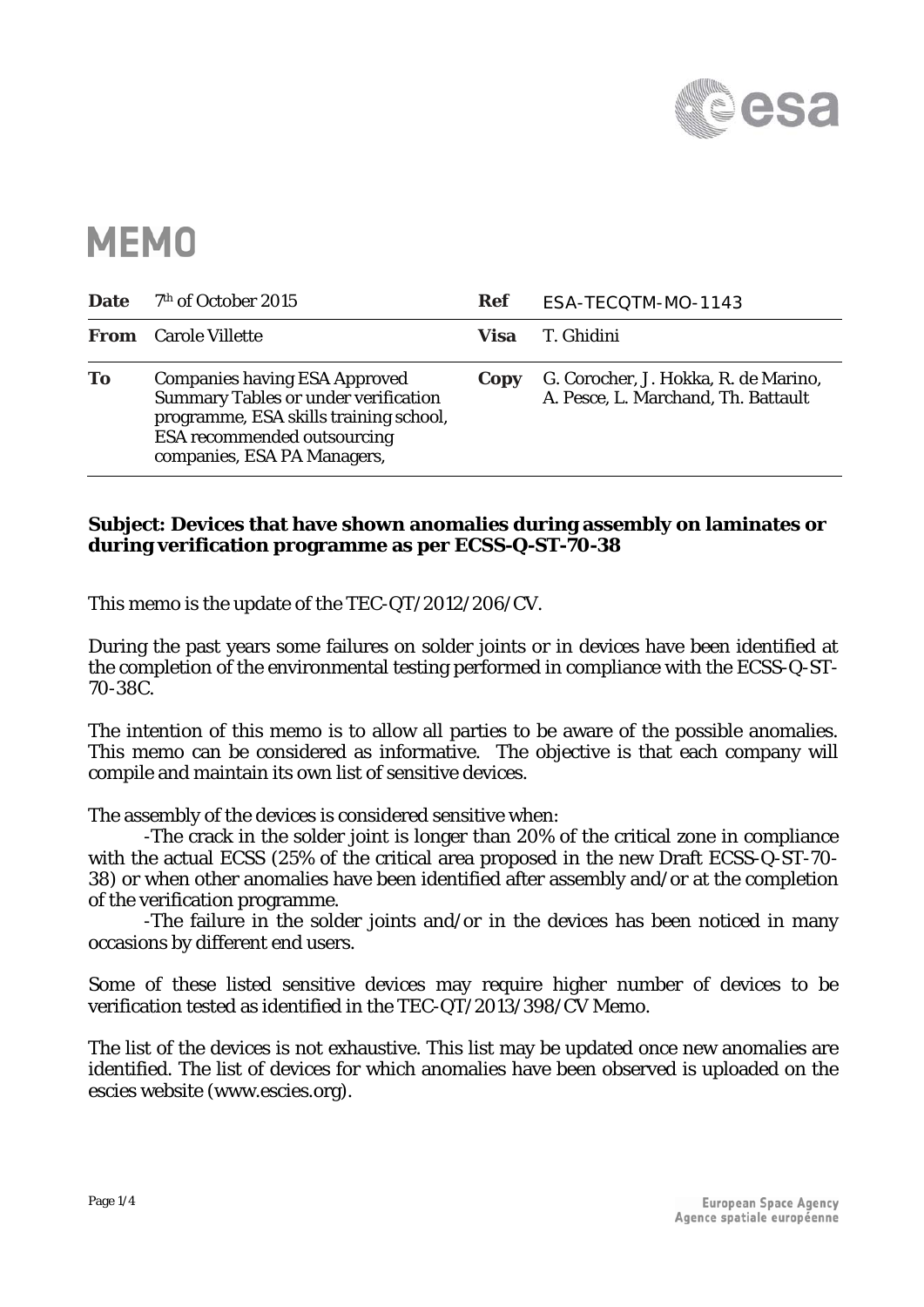

| <b>Component</b> | Package           | <b>Type of</b>   | <b>Possible</b>     | <b>Possible preventive</b>   |
|------------------|-------------------|------------------|---------------------|------------------------------|
|                  | type              | failure          | cause of the        | action                       |
|                  |                   |                  | failure             |                              |
| Chip             | R1206,            | Cracks in the    | <b>CTE</b> mismatch | - To increase the stand off. |
| <b>Resistor</b>  | R2010,            | solder joint     | between PCB         | Such corrective action may   |
|                  | R2512             |                  | and                 | not be sufficient.           |
|                  |                   |                  | component           |                              |
| Chip resistor    | <b>Resistor</b>   | Cracks in the    | <b>CTE</b> mismatch | - To increase the stand off. |
| network          | network           | solder joint     | between PCB         | Such corrective action may   |
|                  |                   |                  | and                 | not be sufficient.           |
|                  |                   |                  | component           |                              |
| Chip             | Any of            | Crack in the     | -Thermal            | -Preparation and assembly    |
| Capacitors       | ceramic of        | ceramic          | shock that may      | procedures to be compliant   |
|                  | type 2            | initiated at the | be caused           | to component                 |
|                  |                   | end              | during              | manufacturer                 |
|                  |                   | termination      | pretinning          | recommendations              |
|                  |                   |                  | and or              | (preheating of the board,    |
|                  |                   |                  | assembly,           | device and limited delta     |
|                  |                   |                  | - Assembled         | temperature between iron     |
|                  |                   |                  | part having         | tip and component),          |
|                  |                   |                  | been reworked       | -Pretinning is not           |
|                  |                   |                  |                     | recommended.                 |
|                  |                   |                  |                     | - Due to the sensitivity to  |
|                  |                   |                  |                     | thermal shock ESA does       |
|                  |                   |                  |                     | not accept rework to be      |
|                  |                   |                  |                     | performed on such devices.   |
|                  |                   |                  |                     | Therefore in case of non     |
|                  |                   |                  |                     | conform solder joint the     |
|                  |                   |                  |                     | device is changed.           |
| Chip             | <b>Size C2220</b> | Cracks in the    | $-CTE$              | To increase the solder       |
| capacitors       | type 2 and        | solder joint     | mismatch            | stand off when possible.     |
|                  | bigger            |                  |                     |                              |
| Active           | <b>LCCs</b>       | Crack in the     | <b>CTE</b> mismatch | -Degolding/pretinning and    |
| components       |                   | solder joint     | between PCB         | soldering temperature used   |
|                  |                   |                  | and                 | need to be compliant to the  |
|                  |                   |                  | component           | component manufacturer       |
|                  |                   |                  |                     | datasheet to avoid damage    |
|                  |                   |                  |                     | of the device,               |
|                  |                   |                  |                     | - To increase the stand off  |
|                  |                   |                  |                     | -Increase of stand off may   |
|                  |                   |                  |                     | not be sufficient,           |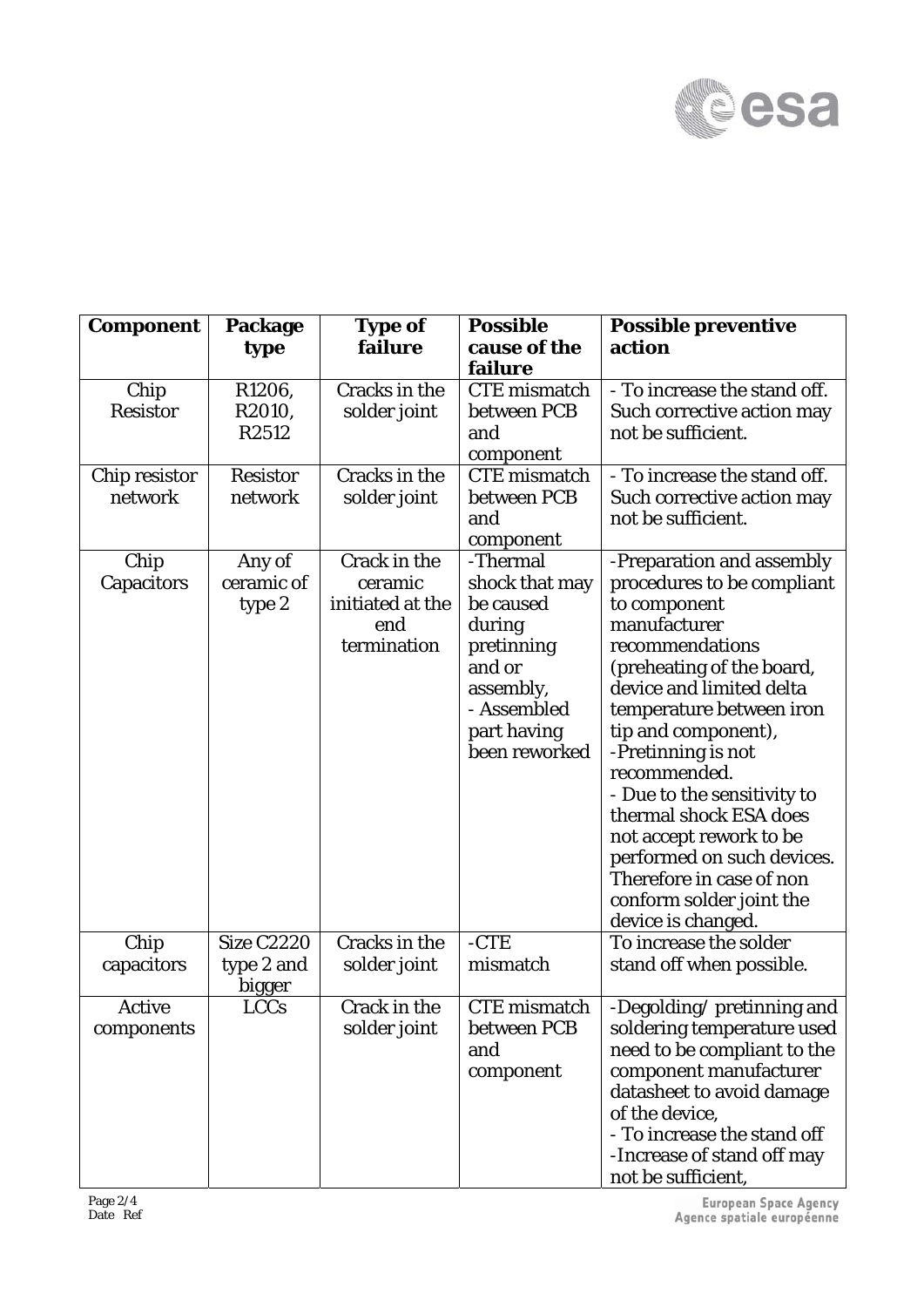

|                               |                                                                  |                                                                                               |                                                                                                                                                                      | -another possible<br>alternative is to solder the<br>device upside down and<br>add gull wing terminations<br>(need of verification in<br>compliance with ECSS). In<br>this case the change of<br>solder footprint is needed.<br>- To solder upside down<br>and have long wiring<br>implemented.                                                           |
|-------------------------------|------------------------------------------------------------------|-----------------------------------------------------------------------------------------------|----------------------------------------------------------------------------------------------------------------------------------------------------------------------|-----------------------------------------------------------------------------------------------------------------------------------------------------------------------------------------------------------------------------------------------------------------------------------------------------------------------------------------------------------|
| <b>Tantalum</b><br>capacitors | CWR06                                                            | Crack in the<br>device. Crack<br>in the epoxy<br>between the<br>tantalum and<br>the terminal. | Component<br>technology                                                                                                                                              | -It is recommended to use<br>TAJ/CWR packages as<br>these parts are less<br>sensitive to package<br>damage.<br>- To avoid not needed<br>thermal stress on the                                                                                                                                                                                             |
|                               | <b>SMDs</b><br>(SMD0.5,<br>SMD1,<br>SMD <sub>2</sub> ,<br>SMD5C) | Crack in the<br>ceramic                                                                       | <b>CTE</b> mismatch<br>between PCB<br>and<br>component                                                                                                               | device (e.g. pretinning)<br>-Procurement of package<br>with leaded terminations.<br>- Assembly upside down<br>using thermal adhesive and<br>addition of wires or<br>ribbons. This alternative<br>needs to be verification<br>tested in compliance with<br><b>ECSS</b> . This configuration<br>may not be adapted for<br>high thermal dissipation<br>need. |
|                               | <b>SMDs with</b><br>ribbons<br>assembled<br>upside<br>down       | Crack in the<br>ceramic                                                                       | Component<br>construction                                                                                                                                            | Soldering with hot air the<br>ribbons onto the terminals.                                                                                                                                                                                                                                                                                                 |
| <b>Oscillator</b>             | JLCC4<br>with<br>bottom<br>brazed<br>terminals                   | Crack in the<br>solder joint                                                                  | <b>CTE</b><br>mismatch/<br>component<br>design<br><b>Failure due to</b><br>excessive<br>stiffeness in<br>the leads that<br>does allow any<br>stress relief<br>during | -To wire the connection<br>(functional impact shall be<br>evaluated)<br>-Use of an alternative<br>package                                                                                                                                                                                                                                                 |